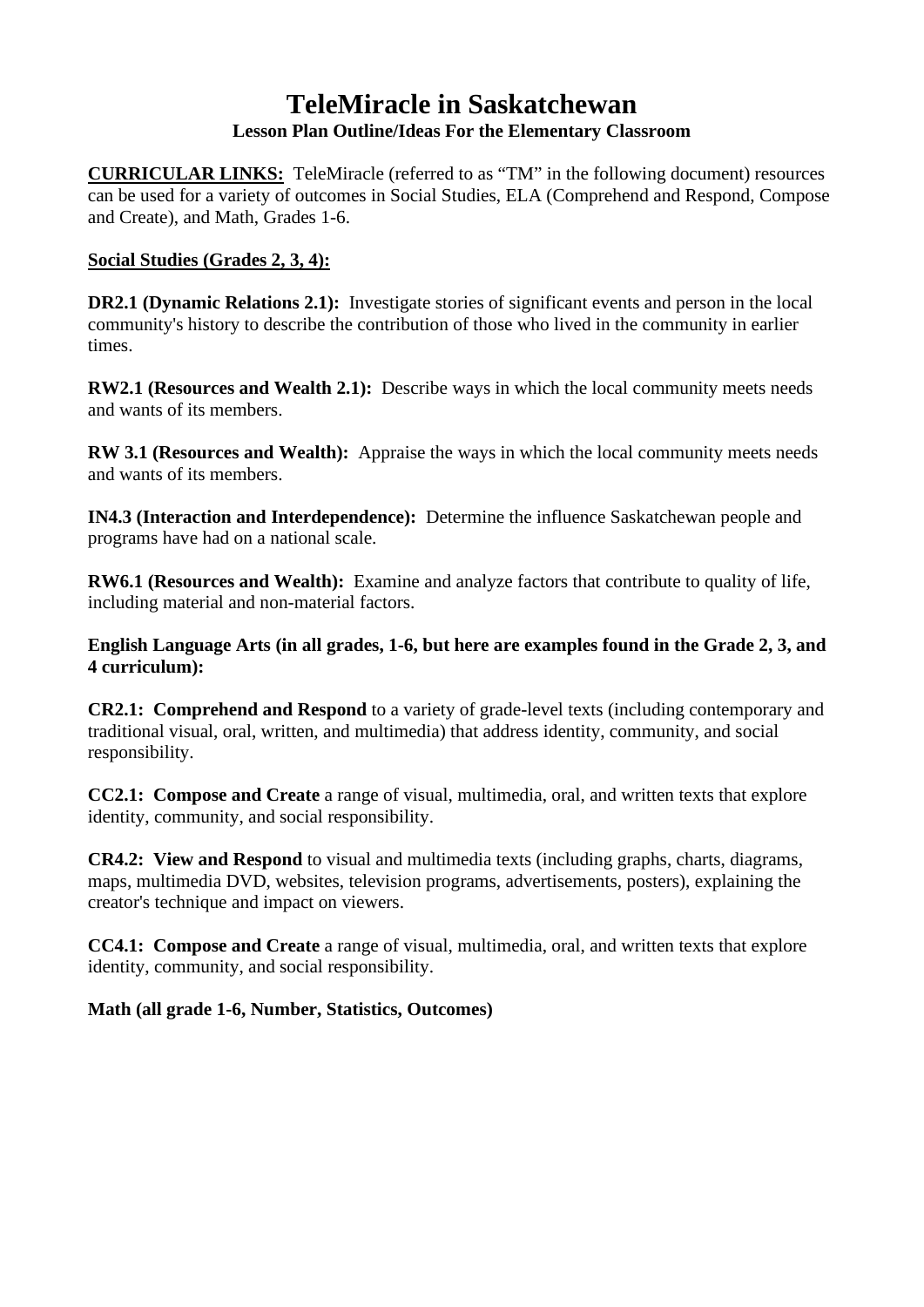#### **OBJECTIVES:**

#### **Students will learn:**

- What is TM? (a major Saskatchewan fundraiser) and the historical implications of such
- What is a service club and how service clubs can help communities?
- What the money raised each year is used for (Who does it go to? How is the money distributed?)
- How can they get involved (as individuals or as a class)?

## **MATERIALS:**

TM website [\(www.telemiracle.com\)](http://www.telemiracle.com/) TM YouTube channel

# **OUTLINE:**

- **Intro TM** as SK's largest and long-running fundraiser. It airs every year, usually on the first full weekend of March.
- **Historical Info** TM has raised over \$140 million since its inception in 1977. There are two parts to TM: The Kinsmen Foundation, which is the charity that manages the money, and TeleMiracle, the 20-hour telethon.
- **Who started TM?** The Kinsmen and Kinettes of Saskatchewan established the Kinsmen Foundation in 1971 and granted funds raised by local clubs. When requests for assistance exceeded available funds, planning started in 1976 for a province-wide telethon as a major fundraiser and the first TeleMiracle was started in Saskatoon in February 1977. Since then Kinsmen, Kinettes, and Production crews come from all over the province each year, to put on the telethon. The Producers and Kinsmen Foundation office staff also play a significant role in ensuring the broadcast's success.
- **Why was TM started?** KIN Canada (Kinsmen and Kinettes) is a service club that serves the community's greatest need. KIN groups in SK saw a need, that there were people in our province who could not buy the medical equipment they needed, or they could not afford to travel to another city for medical treatment. The need continues to increase year after year.
- **Where does the money go?** All funds raised stay in SK! The money goes to help SK residents with their medical needs. For example, it might help a family stay in another city for a few months while their child receives a new heart, or it might provide meals and accommodations for a person to travel to Saskatoon to receive cancer treatments. Money also provides necessary medical equipment such as walkers, scooters, wheelchairs, and so much more.
- **Who decides how the money is spent?** There is a Kinsmen Foundation Board of Directors that meets 9 times per year. They review applications and decide where the donations to TeleMiracle should be gifted.
- **How can I perform on TM?** Auditions are held in October/November each year (one in Saskatoon and one in Regina) to select acts to be a part of the Saskatchewan Talent line up. Interested singers, dancers and entertainers are encouraged to apply to audition. Applications are usually accepted from early September to mid-October. Applicants can be chosen to perform on the mainstage during the 20-hour broadcast or they can be chosen to perform on the "Countdown to TeleMiracle" show (a 2-hour pre-show held prior to the main event and only streamed online).
- **What other ways can I be involved?** If you don't want to perform on the show, there are other ways to be involved such as, Fundraising, On-Air Presentations, Video Contest,